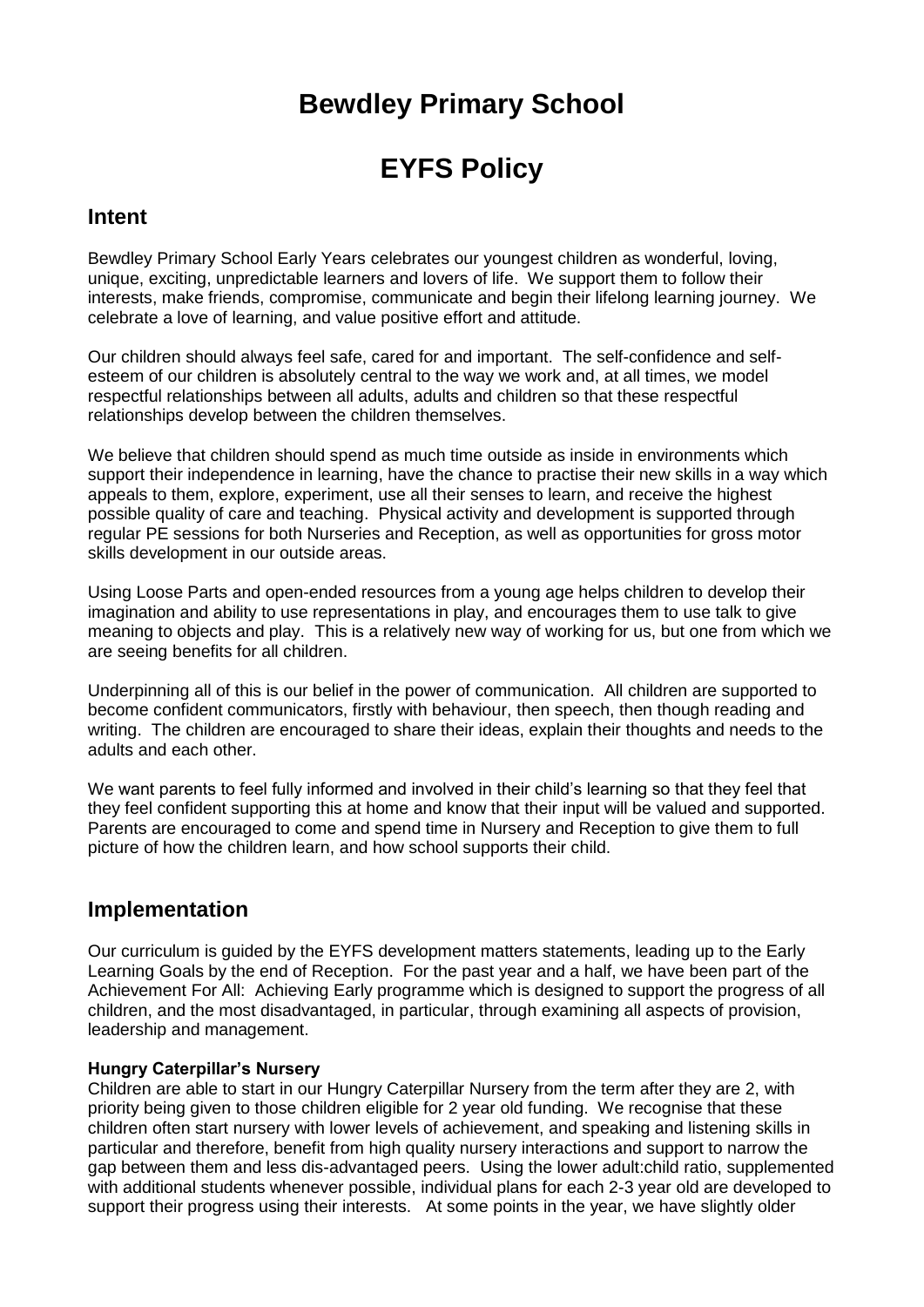children in the Hungry Caterpillar nursery. This may be because it is developmentally more appropriate for them to stay for a little longer, or because of lack of space in Elmer's Nursery.

Under the AfA programme, the youngest children's interests are planned for on an individual basis, with plans being updated approximately every 4-5 weeks. These plans are shared with individual parents in regular "Taking Time for Talk sessions" where a child's key person works closely with the family to develop a deeper understanding of the family dynamics, child's interests and areas of strength and development. During observations of the children, and discussion with parents and carers, If we see a theme emerging which several children are interested in, we will develop this idea throughout the whole nursery with a theme, giving children opportunities both inside and outside to explore connected ideas, discuss their ideas with both children and adults and extend their thinking. For the slightly older children, we develop group plans, with individual areas of development for each child, which are shared with parents.

Learning through play is supported by an incredibly nurturing environment where children are valued and supported to develop emotional resilience through trial and error, taking risks, and building a relationship with a key person who knows them well. We pride ourselves on our "mother duck" approach where each key person really does know their key children, will cuddle and hold them, if appropriate, and support their development from a place of emotional security.

#### **An outline daily plan for Hungry Caterpillar's Nursery**

| 8.30  | Children can arrive for an "early morning session" for an additional charge                                                                                                                                                                                                                                                                                                                              |
|-------|----------------------------------------------------------------------------------------------------------------------------------------------------------------------------------------------------------------------------------------------------------------------------------------------------------------------------------------------------------------------------------------------------------|
| 9.00  | Full session starts – children are welcomed by their key person. Parents are                                                                                                                                                                                                                                                                                                                             |
|       | encouraged to stay and settle their child into the session.                                                                                                                                                                                                                                                                                                                                              |
| 9.20  | Welcome song. Children are invited to join the lead adult for a short welcome song and<br>story. Children who are not yet developmentally ready to join this session will be<br>supported with other activities by one of the other adults, or their key person if they are<br>available.                                                                                                                |
| 9.30  | Snack is available. This is a chance to begin simple discussions and turn taking with an<br>adult.                                                                                                                                                                                                                                                                                                       |
| 9.40  | Children are able to explore either the activities which have been put out (following a<br>plan developed from their interests), or choose from other resources which are freely<br>available to them. The outside area is used in the same way as inside. The adults may<br>support individual children or a small group with a specific targeted activity, if<br>appropriate to the child/ren's needs. |
| 10.30 | Morning snack café - one of the adults supports the children to express their<br>preferences, and share their news and ideas as they eat a range of fruit and healthy<br>snacks.                                                                                                                                                                                                                         |
| 12.00 | Morning only children go home, and afternoon only children arrive. The parents of<br>children arriving are encouraged to stay and settle them in.                                                                                                                                                                                                                                                        |
| 12.15 | Lunchtime! Children sit in small groups with a familiar adult and their friends to eat a<br>packed lunch which they have brought with them. The children are encouraged to talk<br>to their friends as they eat, to make lunch a sociable time.                                                                                                                                                          |
| 1.00  | Afternoon welcome time. Like the morning, the children are invited to spend about 10<br>minutes singing songs, listening to a story, counting etc.                                                                                                                                                                                                                                                       |
| 1.10  | Children explore their interests both inside and outside. Adults may support individuals<br>or small groups with targeted activities, if appropriate.                                                                                                                                                                                                                                                    |
| 2.00  | Afternoon snack café - children are once again offered fruit or healthy snacks. There's<br>no chance of children going hungry in our Hungry Caterpillar nursery!                                                                                                                                                                                                                                         |
| 2.40  | Children help to tidy up the nursery, put all the activities away and begin to develop a<br>sense of group responsibility.                                                                                                                                                                                                                                                                               |
| 2.50  | Songs, stories and getting ready to go home.                                                                                                                                                                                                                                                                                                                                                             |
| 3.00  | Afternoon session finishes.                                                                                                                                                                                                                                                                                                                                                                              |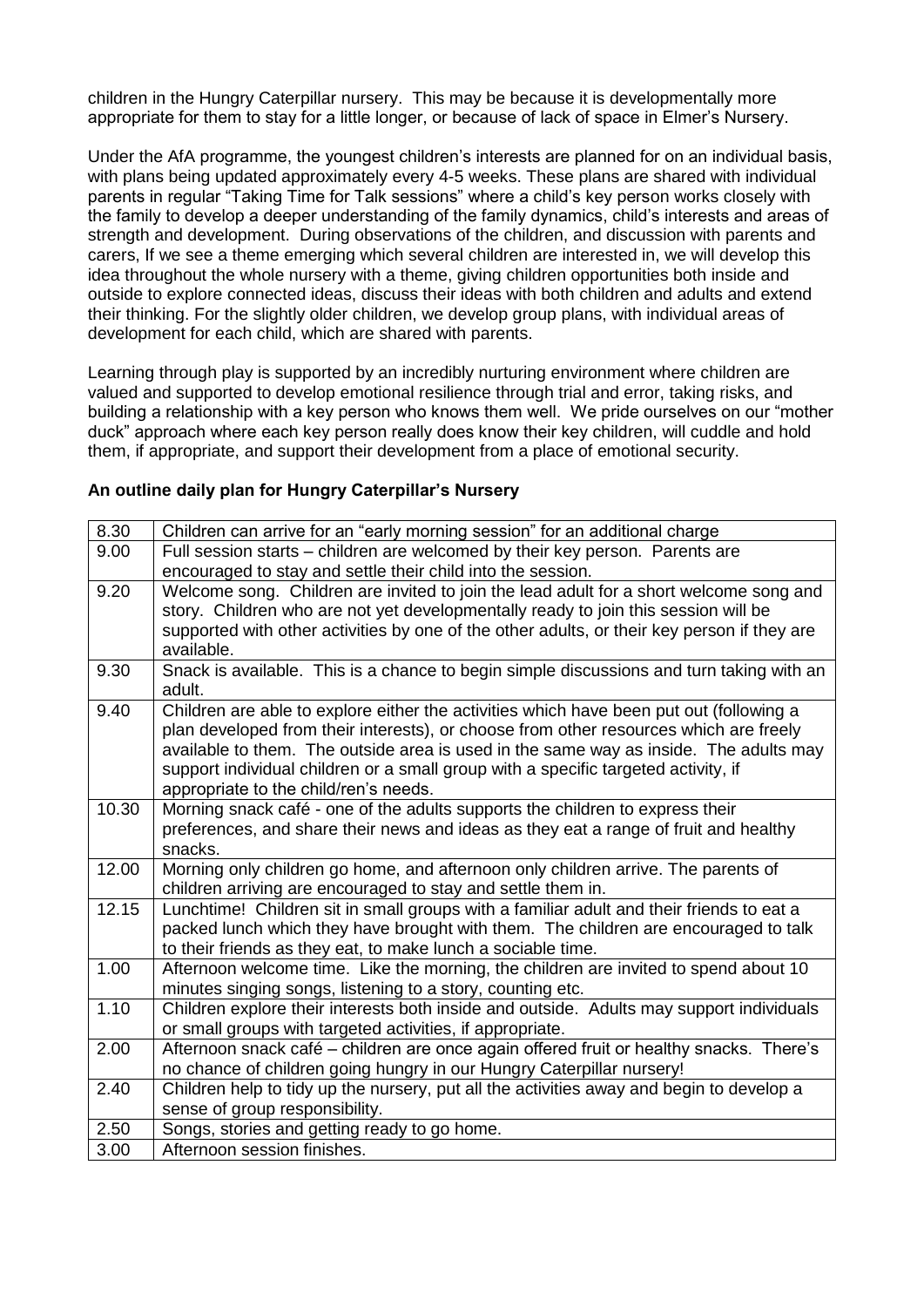Children move into Elmer's nursery sometime following the term after their third birthday, depending on space availability, and emotional readiness.

#### **Elmer's nursery**

In Elmer's nursery, the children work and play in larger groups and further emphasis is placed on collaboration, compromise and communication. Daily key group times allow key people to plan for the specific needs of the children in their group. Explicit teaching of mathematical and science concepts are then followed up in the continuous and enhanced provision

We continue with our Loose Parts approach in Elmer's Nursery, where we use a wide variety of open-ended natural and man-made materials which the children use to represent, build or create. This encourages the use of language and imagination to explain what they are doing. Much of the provision in Elmer's Nursery is based around Understanding the World, with children being encouraged to test ideas, compare differences and similarities, talk about their families and friends, use technology, and talk about the world around them.

There is also a strong focus on speaking and listening, early phonics and number skills. Children are encouraged and supported to talk for many reasons – at our snack café, in the role play area, when sharing books with other children or an adult, in the creative area when mixing paint colours, designing and refining models, in the toilet when washing hands etc! Early phonics takes the form of listening games, sound discrimination and playing with sounds in words. This is introduced in small groups, according to a child's developmental stage. Early phonics is taught systematically to ensure that children are able to orally segment and blend sounds by the time they enter the Reception Class. Alongside this, children use "emergent writing" to communicate their ideas, such as making signs to welcome others into their den, ask others not to touch their model, or in a card to celebrate a friend's birthday.

Children's number knowledge and understanding is developed through specific adult-led sessions, and then through continuous provision opportunities. For example, a child making a train out of cardboard boxes might be asked how many toys will fit in each carriage. For our more able mathematicians, they might then be asked how many toys will fit in the whole train, which encourages them to think about early addition skills.

Parents are again encouraged to stay with their children to settle them into each session, and to share information using our online Learning Journey system, Tapestry. Taking Time to Talk sessions take place three times a year, with each family meeting with their child's key person. Weekly information about nursery life is shared on Tapestry, along with individual observations of a child's learning and development.

The vast majority of children then join the Reception classes at Bewdley Primary School the September after their fourth birthday.

| 8.30 | Children can arrive for an "early morning session" for an additional charge          |
|------|--------------------------------------------------------------------------------------|
| 9.00 | Full session starts – children are welcomed by their key person. Parents are         |
|      | encouraged to stay and settle their child into the session.                          |
| 9.10 | Welcome song. Children are invited to join the lead adult for a short welcome        |
|      | song and story. Children who are not yet developmentally ready to join this          |
|      | session will be supported with other activities by one of the other adults, or their |
|      | key person if they are available.                                                    |
| 9.20 | All children take part in a key group session with their key person. Each session    |
|      | involves some speaking and listening, along with a focus on an area identified       |
|      | through close and careful observation of the children in that group.                 |
| 9.20 | Return to the carpet for a brief introduction to today's concepts, opportunities and |
|      | activities.                                                                          |

A daily plan for Elmer's Nursery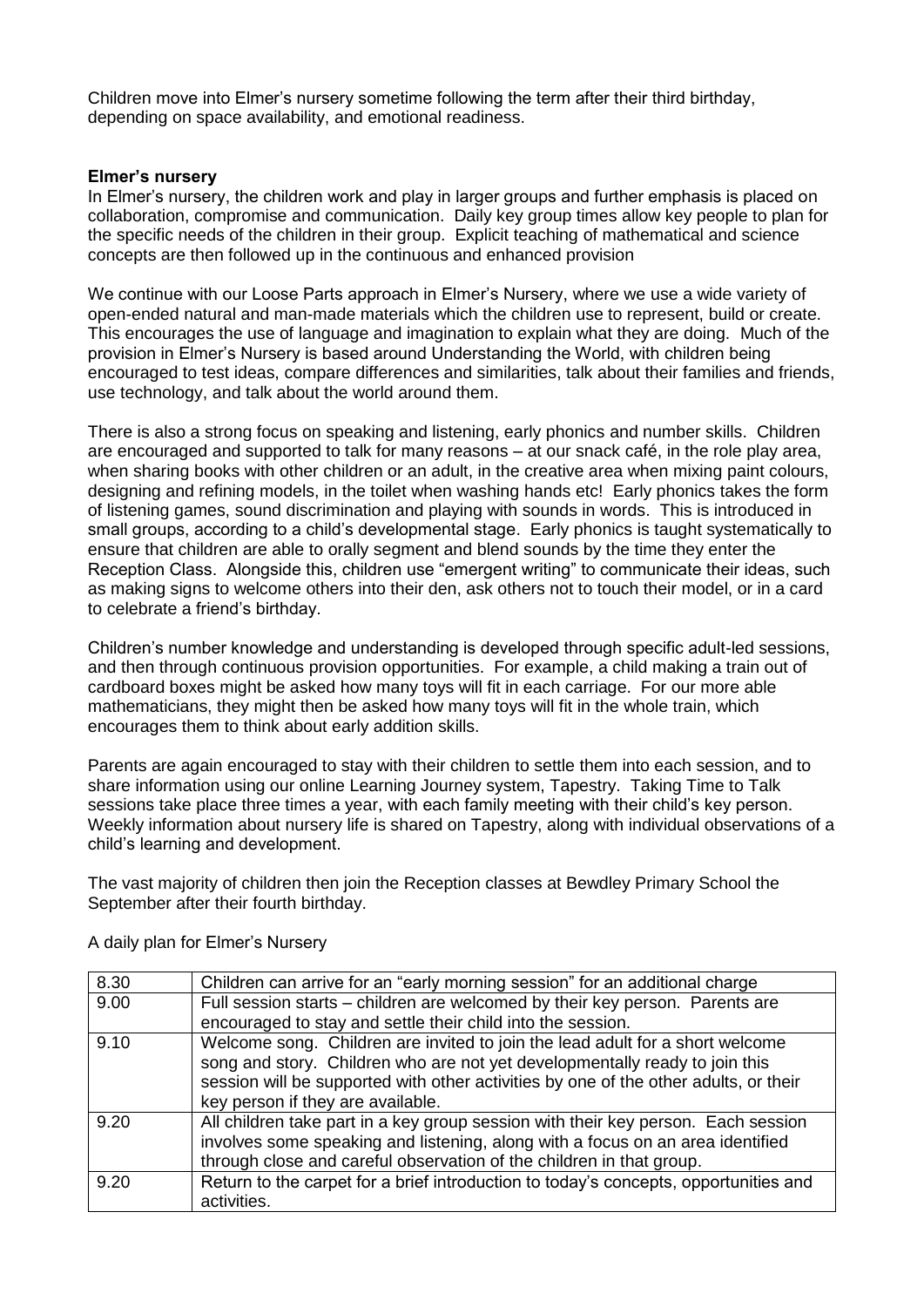| 9.30       | Snack is available in a snack café style. This is a chance to begin simple<br>discussions and turn taking with an adult.                                                                                                                                                                                                                           |
|------------|----------------------------------------------------------------------------------------------------------------------------------------------------------------------------------------------------------------------------------------------------------------------------------------------------------------------------------------------------|
| Throughout | The nursery teacher or another adult leads small, focussed teaching sessions                                                                                                                                                                                                                                                                       |
| the        | throughout the morning, focussing on phonics, maths or science.                                                                                                                                                                                                                                                                                    |
| morning    |                                                                                                                                                                                                                                                                                                                                                    |
| 9.30       | Children are able to explore either the activities which have been put out (following<br>a plan developed from their interests), or choose from other resources which are<br>freely available to them. The outside area is used in the same way as inside. The<br>adults may support individual children or a small group with a specific targeted |
|            | activity, if appropriate to the child/ren's needs.                                                                                                                                                                                                                                                                                                 |
| 11.30      | Children are taken onto the big playground to play playground games, adventure<br>playground equipment, parachute games etc.                                                                                                                                                                                                                       |
| 12.00      | Morning only children go home, and afternoon only children arrive. The parents of<br>children arriving are encouraged to stay and settle them in.                                                                                                                                                                                                  |
| 12.05      | Lunchtime! Children sit in small groups with a familiar adult and their friends to eat<br>either a packed lunch which they have brought with them, or a hot school dinner.<br>The children are encouraged to talk to their friends as they eat, to make lunch a<br>sociable time.                                                                  |
| 12.30      | Afternoon welcome time. Like the morning, the children spend about 10 minutes<br>singing songs, listening to a story, counting, discussing a new concept etc.                                                                                                                                                                                      |
| 12.40      | The nursery teacher or another adult continue with small focussed group activities.                                                                                                                                                                                                                                                                |
| 1.10       | Children explore their interests both inside and outside. Adults may support<br>individuals or small groups with targeted activities, if appropriate.                                                                                                                                                                                              |
| 2.40       | Children help to tidy up the nursery, put all the activities away and begin to                                                                                                                                                                                                                                                                     |
|            | develop a sense of group responsibility.                                                                                                                                                                                                                                                                                                           |
| 2.50       | Songs, stories and getting ready to go home.                                                                                                                                                                                                                                                                                                       |
| 3.00       | Afternoon session finishes.                                                                                                                                                                                                                                                                                                                        |

#### **Reception**

It's very important to us that our Reception year continues our strong Early Years ethos of supporting children to follow their interests and learn through play and collaboration. A continued focus on speech and language supports children to compromise with other children engaged in the same activities, begin to orally compose and rehearse stories with more defined structure, share their knowledge in a larger group and explain and ask questions about mathematical and scientific knowledge and opinions.

The children continue to have the option to spend much of their day outside, if that is where they prefer to learn.

At the beginning of each half term, or sometimes more often, the children are introduced to a broad idea, such as "Powerful people", or "Transformation". They are then asked to contribute ideas or ask questions about the initial theme. Their ideas are then used to design the curriculum for that half term, or period of time so that we are confident it reflects their interests.

Each week starts with a new book as its focus, which will usually include a scientific, creative or mathematical theme. Our continuous and enhanced provision in the classroom will then build on these ideas, giving the children the opportunity to explore concepts in different ways and deepen their understanding with support from an adult.

Following carefully assessment and discussion with the Nursery team, and on-going assessment once in Reception, the children are divided into smaller groups for both phonics and mathematics. These groups then work systematically and rigorously for a short session each day on phonics, reading, writing and mathematics. The groups are very fluid and children are regularly move between groups if a different group is felt to be more appropriate for them.